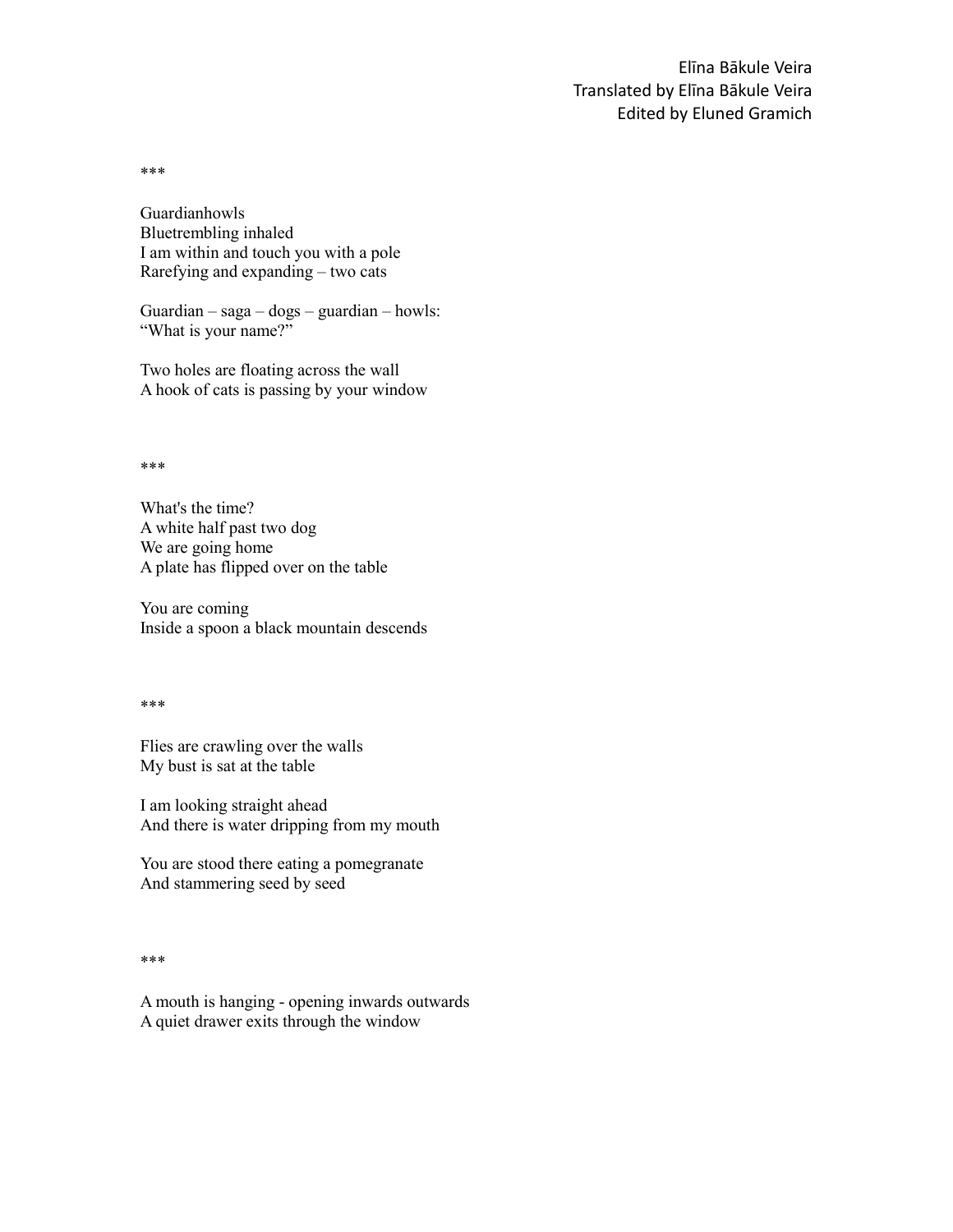\*\*\*

13. XI 2009 There is no sea No Mediterranean sea There is a table With a fallen mast 14. XI 2009 A stove on the right A hill on the left

16. XI 2009 The road wanders like a dog In and out

17. XI 2010 There is Hasn't been there for a year

\*\*\*

A mouse is a possibility in any cave of Plato's imagination But a white cow produces warm milk in an infinite field of snow

Growing taller and taller Afternoon shadows curl up inside chaotic footprints

The shadows are going East

And right in that spot where Plato has supposedly left his beard behind They found an upper lip trying to keep warm beneath the nostrils

\*\*\*

There is a philosopher in one room A poet in the other And an extension cord all tangled up in the hallway The closet has opened its door to announce: "I exist"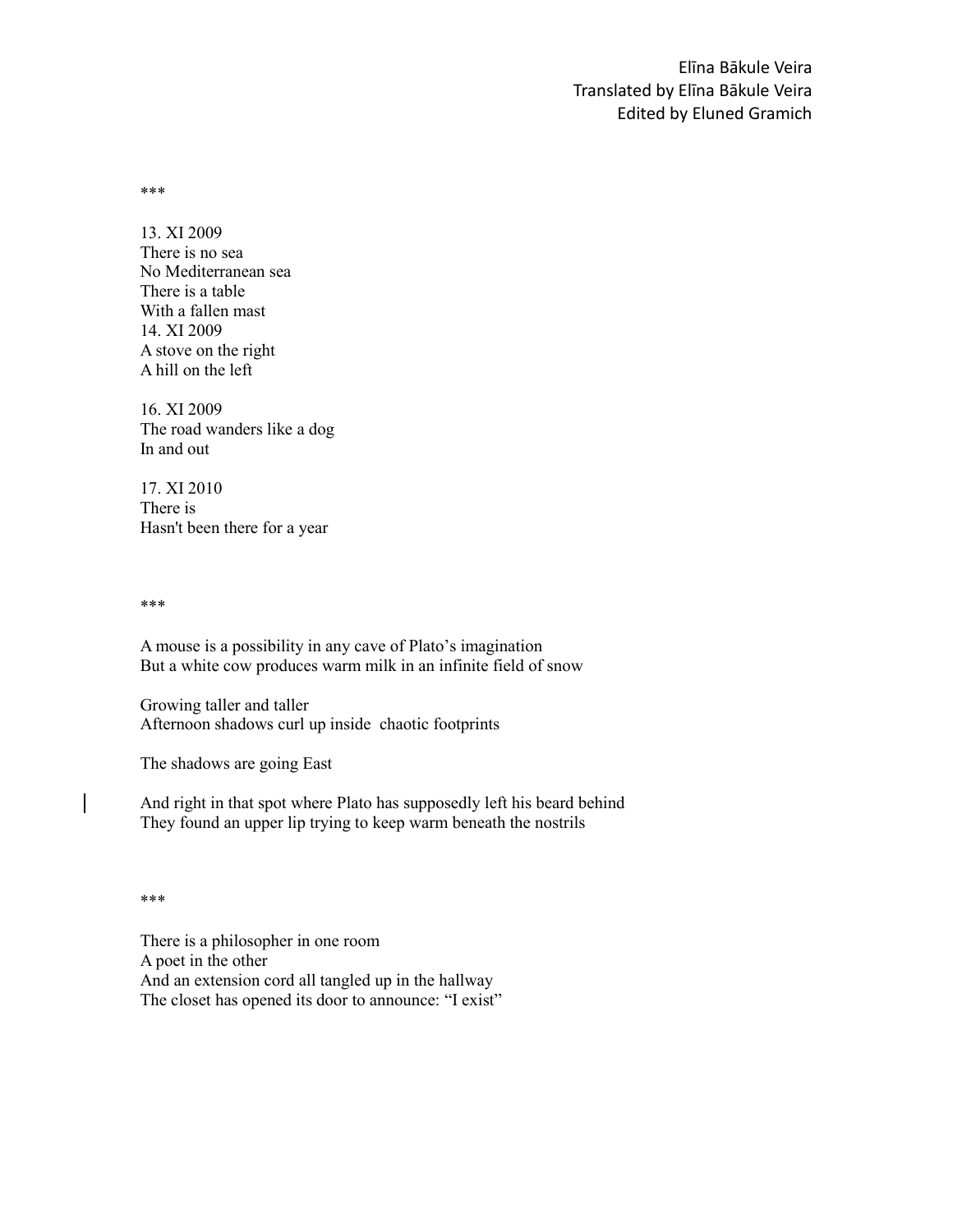\*\*\*

I enter an empty classroom I sleep on your side of the bed

And I leave sounds behind

To smile like this After falling into the doctor's hands

An hour has passed In the world as if in a bathtub

The street we walked The street existed The street is exhausted

I am in God's debt

\*\*\*

## **In Istanbul**

Fingers like spoons grab hold of me Lit up car backsides We knead the black asphalt We knead Minarets have squeezed out a few white gulls White nation Why do you whine There is the waterfront  $-$  light and simple

Sip your raki Pray to God – as efficiently as to your office desk And even when in bed – Walk the pillow Walk it like it is the ground You lose your mind and you lose your mind and Your mouth nickers softly in the grass

\*\*\*

A fork is stuck in the wall

The table has been poured into my glass Rotterdam